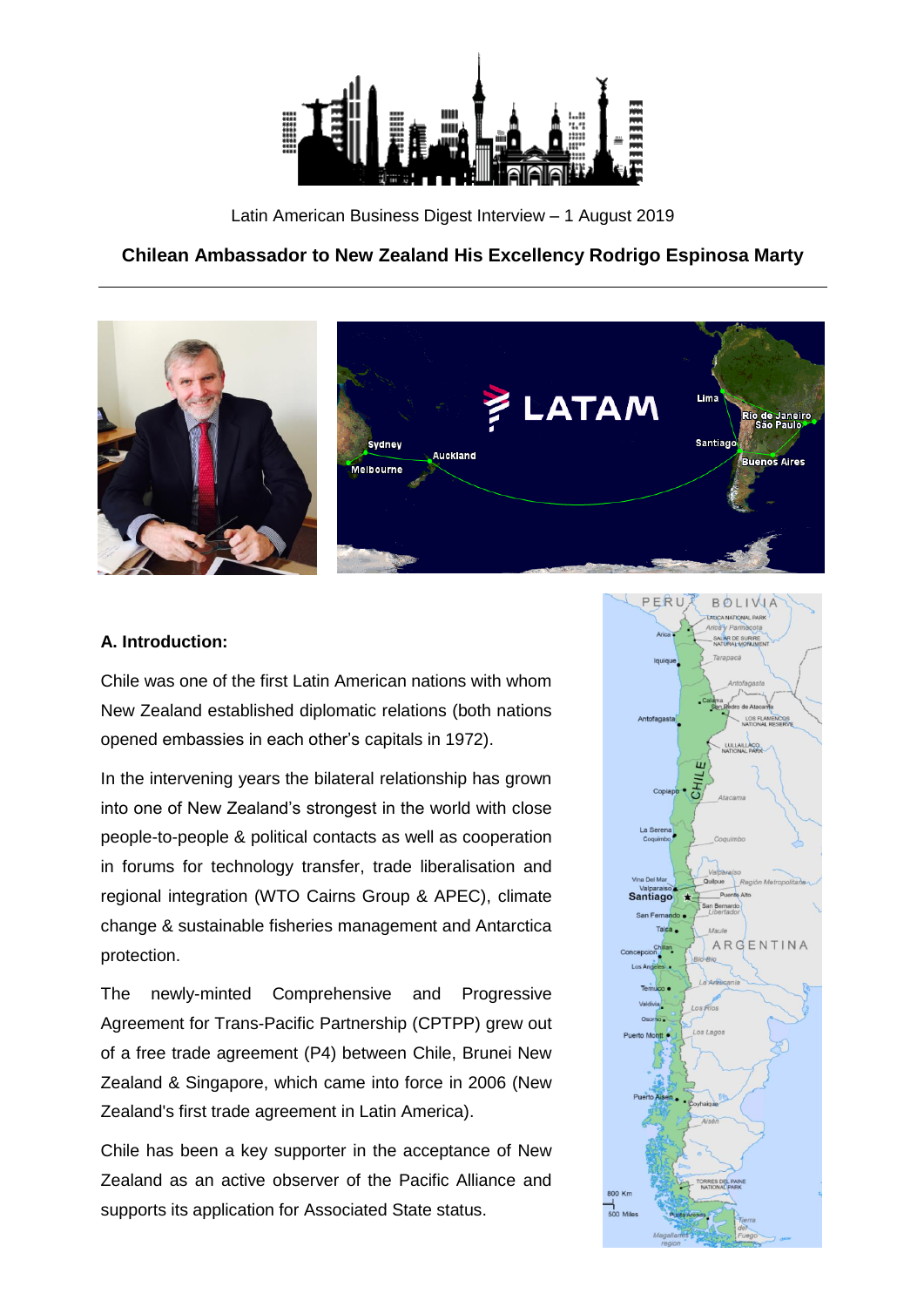## **B. Ambassador of Chile:**

Before his appointment as Ambassador of the Republic of Chile to New Zealand, Rodrigo Espinosa Marty, was a Director of the Cultural Department at the Ministry of Foreign Affairs, the National Council of Culture and Arts and the Association of Craftsmen in Chile as well as vicepresident of La Moneda Palace Cultural Centre.

In an extensive diplomatic career since 1986 he has worked at the Embassy of Chile in the United Kingdom as Minister Counsellor and Chargé d'Affairs; as Counsellor in Colombia, Mexico and France and as Secretary at the United Nations.

Ambassador Espinosa is a lawyer by profession, with a degree from the Universidad de Chile, where he also lectured in Commercial Law and until 1985 he worked as legal counsel for private companies, such as Transoceánica S.A., Sociedad Tatterall S.A. and Estudio Montt y Cia. He also graduated from the *École Nationale d´Admistration* (E.N.A.), in Paris, France, class *"Liberté, egalité, fraternité"* (1987-1989).

### **C. Interview:**

Latin American Business Digest (LABD) met Ambassador Espinosa to discuss the state of the Chile / New Zealand bilateral relationship and to hear his views on regional issues.

### **1. BILATERAL RELATIONSHIP**

A joint statement by Chilean President Sebastián Piñera during his November 2018 State Visit to New Zealand and New Zealand Prime Minister Jacinda Ardern, highlighted the high level of alignment and common interests, the shared values and strong people-to-people links which underpin a very strong bilateral relationship and provide great potential for further growth in the relationship.

In no small part the strong ties which have developed are because of the matching political affinities of Chile and New Zealand's leaders and the personal relationships they formed during the past two decades.

Former Chilean President Michelle Bachelet and New Zealand Prime Minister Helen Clark shared left-of-centre political beliefs and enjoyed a close personal rapport as did President Sebastian Piñera with PM John Key on the right which in turn has engendered strong friendships and working relationships at ministerial, official and diplomatic levels.

Governments of left and right wings in Chile have largely coincided with governments of the same political stripes in New Zealand although at present Chile's neoliberal Piñera Government operates on markedly different precepts than the leftist New Zealand Coalition Government although there are similarities in economic policy.

The NZ Working Holiday Visa is a very popular reciprocal visa scheme which allows 940 Chileans aged between 18 and 35 to live and work in New Zealand for a year.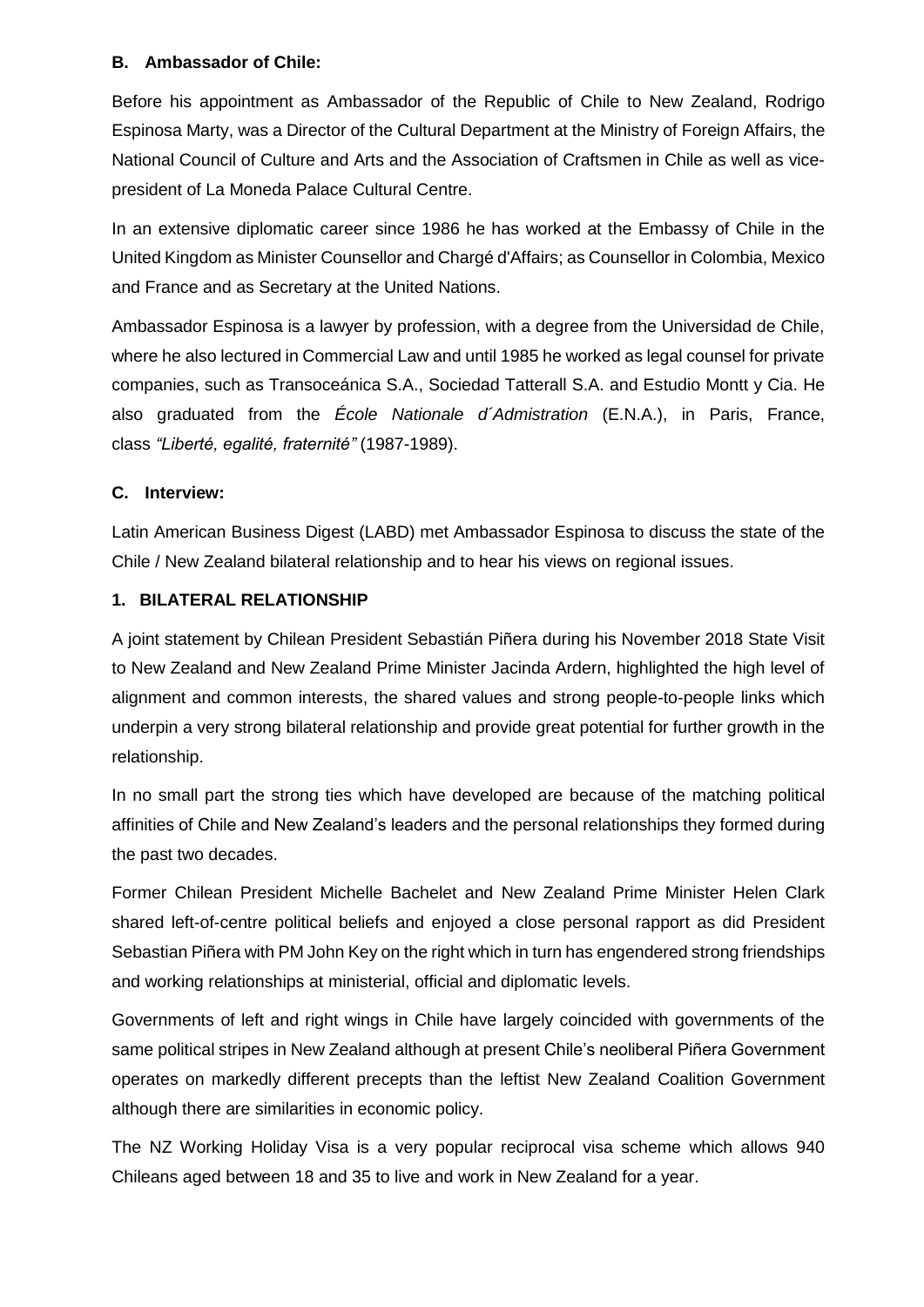**LABD**: What are the most important values shared by the peoples of Chile and New Zealand and in what areas are people-to-people contacts the strongest and how can they be enhanced?

**Ambassador Espinosa**: *Chile and NZ share basic principles of our western civilization, that is, respect for human rights, democracy and rule of law. On an economic level, both countries advocate free trade and a world with clear rules and institutions that allow this trade to be carried out in the safest and most reliable* way. Regarding the main links between our peoples, I believe that the Working *Holiday Visa Scheme has allowed thousands of young Chileans to get to know New Zealand society and learn from their culture, respect for nature and its politeness. This has definitely placed New Zealand as a model country, and Chile is trying to follow it.* 

**LABD**: Are there be any differences in Chilean Government policy as it relates to New Zealand under President Piñera compared to the Bachelet government?

**Ambassador Espinosa**: *As I said, New Zealand is much admired in Chile and therefore the links between the two countries are very good, regardless of the political colour of the government in office. However, it is unquestionable that Official Visits between both countries have intensified lately. Just remember the recent State Visit of President Sebastián Piñera to New Zealand last November, and the visit of Deputy Prime Minister Winston Peters to Santiago only a couple of weeks ago, which accounts for the excellent bilateral relations between both nations.* 

**LABD**: On an annual basis how many Chileans use the Working Holiday Visa programme to live and work New Zealand and how many New Zealanders use the Working Holiday Visa programme to visit Chile?

**Ambassador Espinosa**: *The Working Holiday Scheme is a success in Chile. The 940 annual quotas are filled in minutes, saturating the servers as soon as the application process is opened, which does not happen with respect to the New Zealanders who go to Chile under the same visa scheme. The explanation for the latter is given by two factors, the first is that the New Zealand population is smaller than the Chilean (4 million vs 18 million) and the second because of the fact that young New Zealanders, just as Muslims travel to Mecca, they largely perform their OE in London. We are working towards creating conditions to easily find work in Chile for young New Zealanders, and making our country more attractive for them.*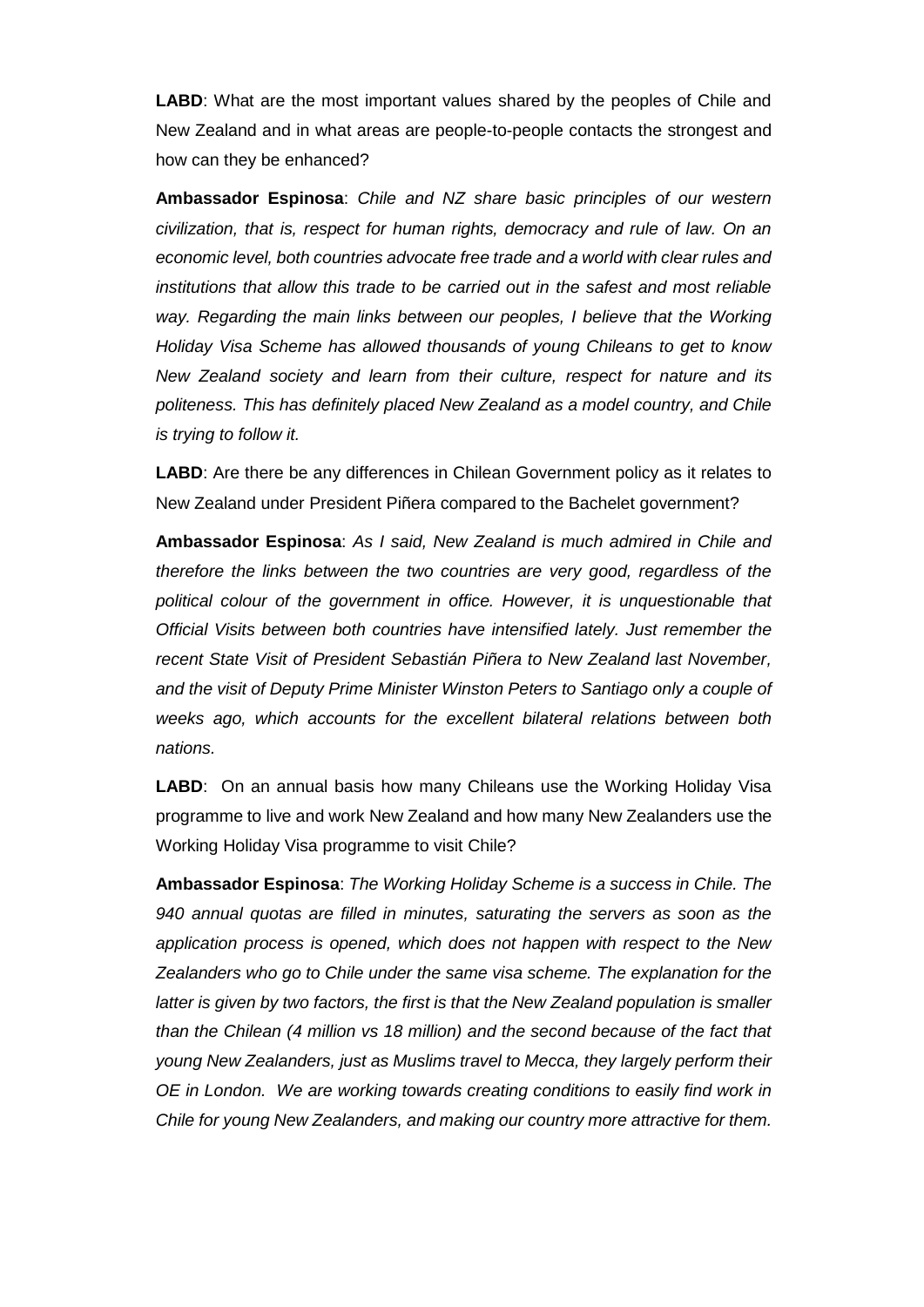**LABD**: The 2013 NZ Census recorded 2,409 Chileans resident in New Zealand (the 2nd largest Latin America group after 3,588 Brazilians). Has the number of Chileans living in New Zealand grown since the 2013 census and how many New Zealanders visit Chile annually?

**Ambassador Espinosa**: *Our estimate is that there are currently about 5,000 Chileans living in New Zealand, including those temporarily living in the country under the Working Holiday Scheme. In relation to the New Zealanders who visit Chile. According to the Immigration Department, during 2018 more than 700 Kiwis visited Chile.*

## **2. TRADE**

The latest statistics published by MFAT (2016) show a total NZ/Chile trade of US\$229 million (NZ exports of dairy products, machinery, oil seeds totalling US\$128.4m & imports of wood pulp, wood, fruit and nuts totalling US\$101m).

NZ's Fonterra owns a 99.4% share of Soprole, Chile's largest dairy processor and NZ companies have significant farming investments in southern Chile such as Manuka which owns Chile's largest farm (19,000ha).

**LABD**: In what sectors is there the best potential to increase the trade in goods, services and FDI between Chile and New Zealand?

**Ambassador Espinosa**: *Both countries have relatively small and complementary economies, that is, we produce basically the same. However, there is enormous potential for the exchange of technology between the two countries, especially in the agricultural area. Having Fonterra and Manuka in Chile has allowed us to adopt the dairy production process in my country, turning this into an advantage for our dairy industry.*

**LABD**: Of interest to New Zealand-owned companies in Chile is a Chile / Brazil FTA which was foreshadowed by Presidents Piñera & Temer in Puerto Vallarta, Mexico in July 2018; what progress has been made with the FTA and when is it likely to come into effect or alternately is there any likelihood of Chile joining MERCOSUR as a full member?

**Ambassador Espinosa**: *On 27 April 2018, the Presidents of Chile and Brazil agreed in a Joint Declaration, to expand and deepen economic and commercial relations, through the negotiation of a Free Trade Agreement.*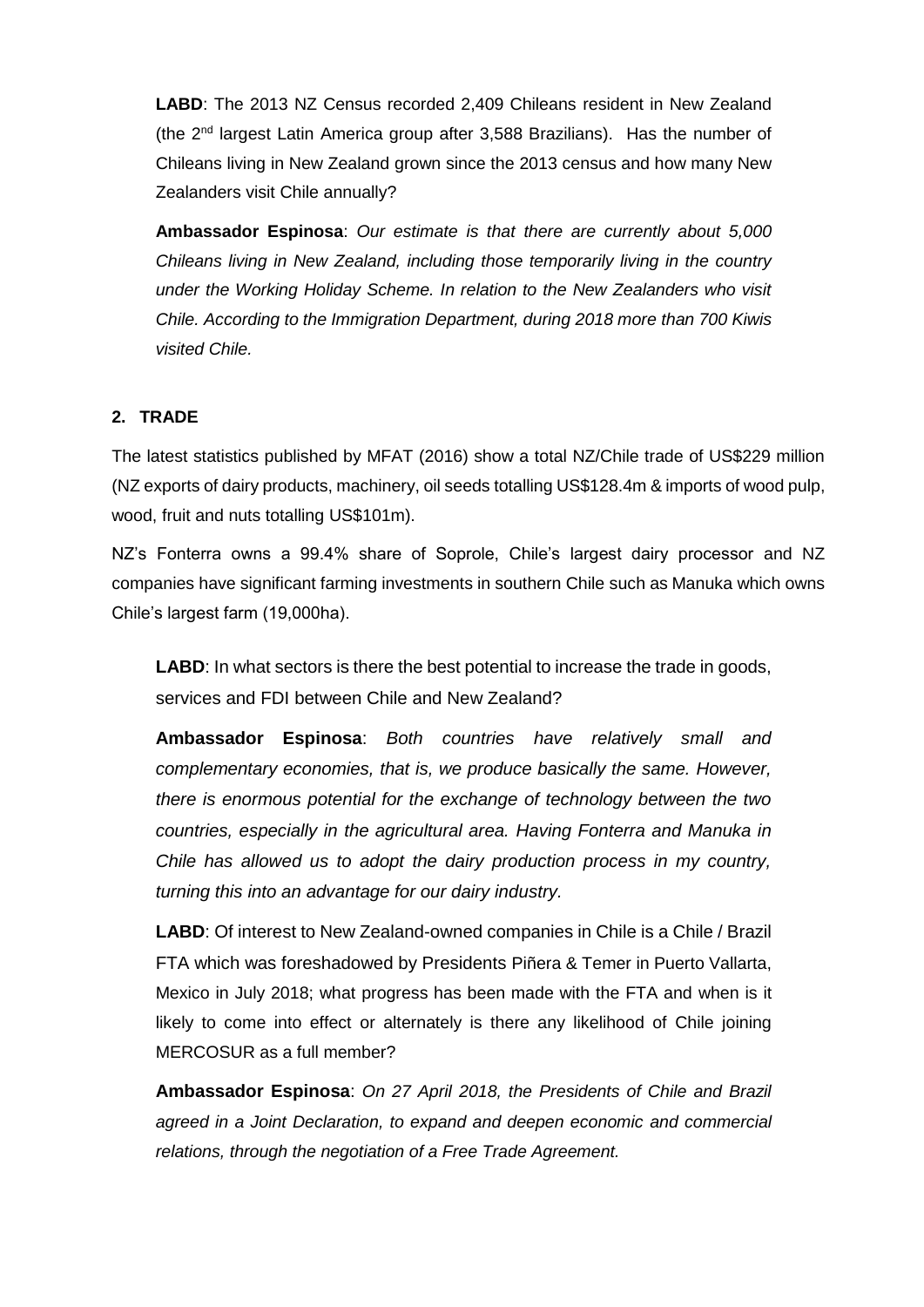*Thus, after four rounds of negotiation, carried out between the months of June and October of last year, alternately between Santiago de Chile and Brasilia, the Free Trade Agreement between Chile and Brazil was signed on 21 November 2018. This aims to complement the ACE No. 35 (Chile-Mercosur) signed over 20 years ago, modernizing the commercial relationship with Brazil through the incorporation of the latest generation disciplines.*

*The Agreement is made up of a total of 24 chapters, through which new disciplines are incorporated in subjects such as: Telecommunications, E-Commerce, Cross-Border Trade in Services, Environment, Labour Matters, Gender, SMEs, Commercial Economic Cooperation, Technical Barriers to Trade, Public Procurement, Competition Policy, Trade Facilitation, Good Regulatory Practices, Temporary Entry of Business Persons and, for the first time in an FTA, a chapter of Regional and Global Value Chains, constituting a modern regulatory framework that meets the expectations and standards of current international negotiations.*

Likewise, it was agreed with Brazil that in order to give greater strength and *integrity to the FTA, the Investment Cooperation and Facilitation Agreement, as well as its Investment Protocol in Financial Institutions, previously signed by both countries, would be incorporated to the FTA.* 

*The same was done with the Public Procurement Agreement, signed in April 2018; that is, the FTA contemplates specific chapters in these matters. With respect to Public Procurement, this chapter will grant, among other benefits, the possibility that Chilean suppliers of goods or services may participate in Brazilian public tenders on equal terms with respect to local suppliers. It is worth mentioning that Brazil's public procurement market represents between 10% and 15% of its GDP according to data from the Brazilian Ministry of Planning.*

*Both countries claim that the implementation of this Agreement, which corresponds to the Sixty-Fourth Additional Protocol of the ACE 35, is carried out as quickly as possible, therefore, the first step to follow is the approval of their respective National Congresses. It is intended that the agreement jointly enters the Congresses of the respective countries.*

*Finally, it is not on the agenda for Chile to become a full member of MERCOSUR.*

**LABD**: Do any Chilean companies have investments and/or commercial operations in New Zealand?

**Ambassador Espinosa**: *New Zealand's cumulative investment in Chile reaches US \$ 159 million, which is in the dairy sector, however there is no Chilean investment in New Zealand at the moment.*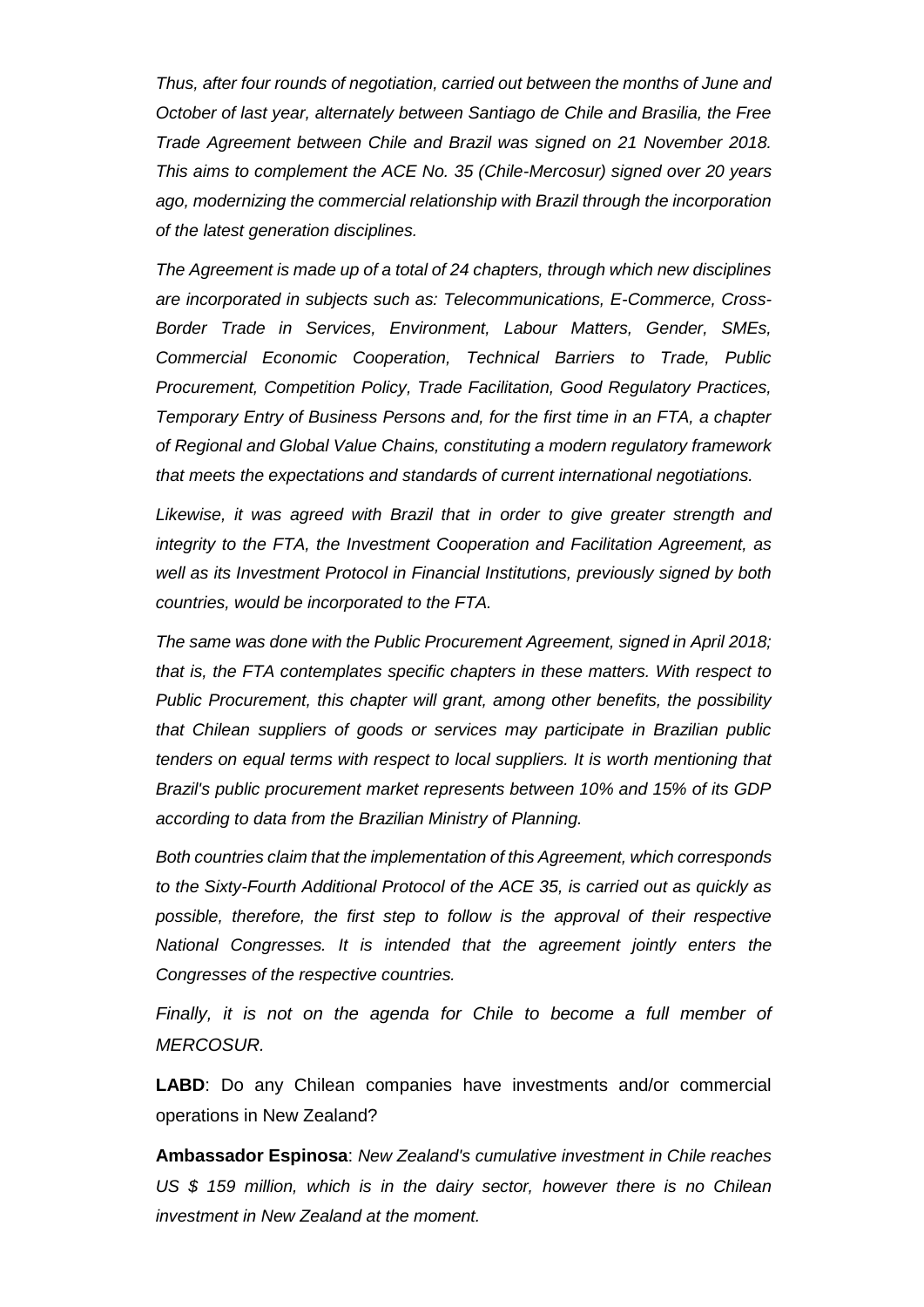#### **3. THE DIGITAL ECONOMY PARTNERSHIP AGREEMENT (DEPA)**

In the latest example of New Zealand / Chile cooperation (along with Singapore) is the DEPA to establish new international approaches for digital trade issues and explore new frontiers in the digital economy, such as digital identities, e-payments, cross-border data flows and artificial intelligence as well as limiting the spread of violent extremism online.

**LABD**: How and where will DEPA policies be developed?; what shape will DEPA's outcomes have and how will they be implemented?

**Ambassador Espinosa**: *We expect the DEPA will be a forward looking and pathfinding agreement. We have been engaging the negotiations in a three-layered approach. In the first bottom layer, we would like to tackle trade topics related to traditional goods and services. Since trade is changing in the sense that nowadays much of international trade does no longer happen through the shipping of large containers only, but rather through the atomization of trade in many smaller shipments, we are looking to help operators - sellers, shipping companies, customs authorities - to have technological tools and regulations at their disposal that facilitates this kind of trade and allows transit times and costs to be reduced. Mainly deals with traditional goods and aims at reducing the frictions of international trade.*

*Secondly, we seek to address the emergence of digital trade. This has to do with all those trade objects that are now in a digital form, those that are born immaterial. For this category of trade objects we are looking to keep the Internet as a neutral, global, open and competitive platform for everybody to innovate. For a developing economy like Chile, this means that more people have the chance to be part of the global economy than before, thanks to the reduction on barriers to offer digital products and services to the world.*

*Thirdly, we are looking at many of the recent technological trends and are providing content and meaning to the usual buzzwords. This means approaching newer technologies with an open mind to find ways that they can be used in a trade context, but also setting the compass on the issues that are important to economies like ours, open to the world and devoted to trade. Some of these technologies and its applications are not well defined yet, so we are looking at them with a cooperative approach, making sure that we do not impede their future development, and making sure that we can take advantage of their application where it makes sense .*

In this regard, you will see that the DEPA will have different provisions depending *on the nature of the issues it deals with.*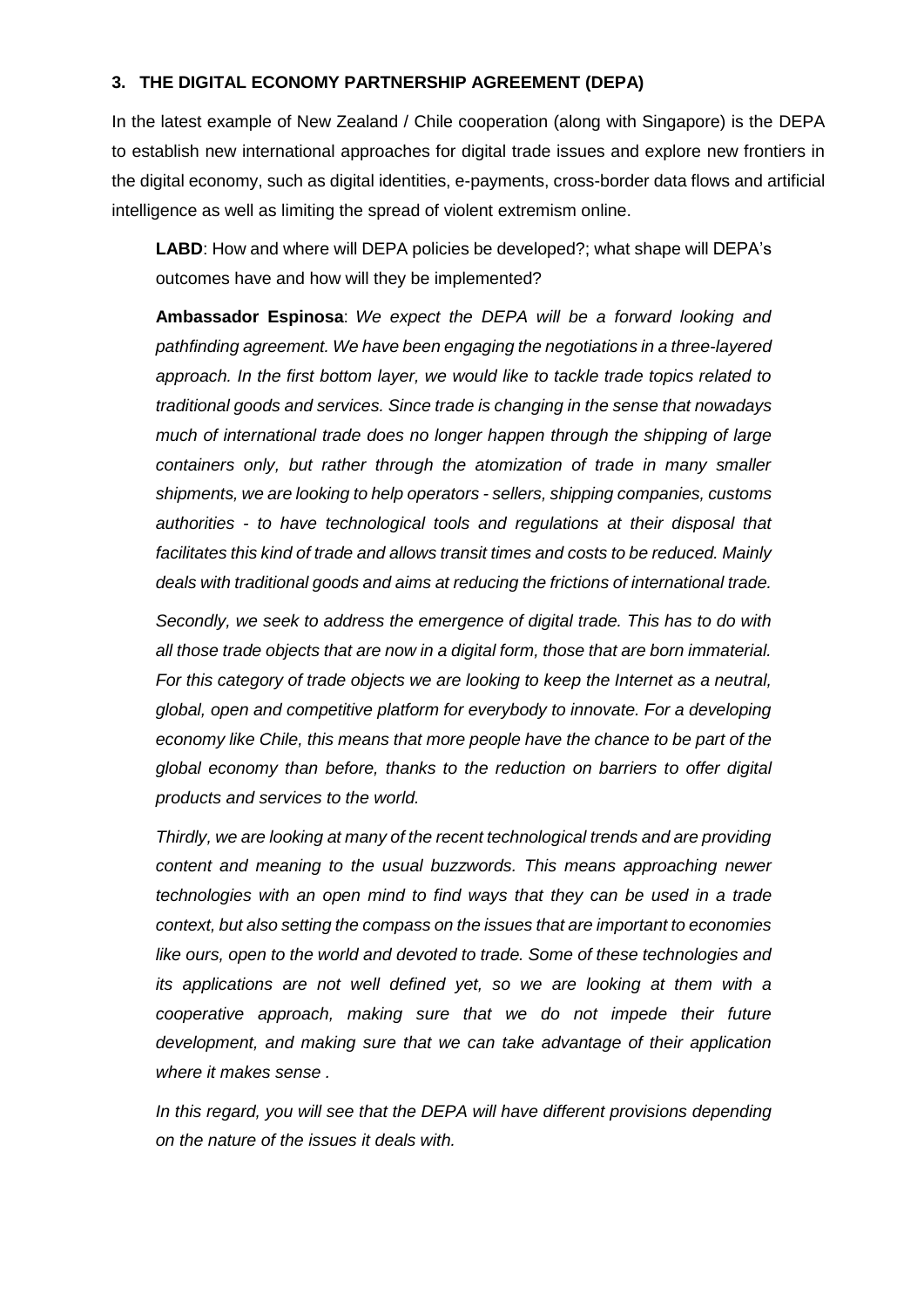### **4. EDUCATION**

The New Zealand Prime Minister's Scholarship for Latin America finances New Zealand students' tertiary studies in Latin American institutions and in the latest 2018/19 round scholarships were awarded for New Zealanders to study at the Universidad Adolfo Ibáñez in Viña Del Mar, University of Concepción and the Pontificia Universidad Catolitica de Valparaiso**.**

CONICYT Scholarships - The Chilean Government Bicentennial Scholarships are open to Chilean students for masters or PhD programmes at the University of Auckland in Water Resources, Disaster Management, and Digital Transformation.

Since 2011 the Chilean government scholarship scheme 'Tecnicos para Chile' has sent up to 20 Chilean students a year to study in New Zealand.

The programme, 'Penguins Without Borders' (Pinguinos sin Frontera), the Chilean government's secondary school scholarship scheme which allows Chilean students to study in New Zealand secondary schools.

Education New Zealand most recent figures report that 1,199 Chilean students were studying in New Zealand in 2017 (Institutes of Technology and Polytechnics (ITPs) 70; English Language Institutes (ESL) 631; Secondary Schools 241; Private Training Establishments (PTEs) 184; Universitites 73).

**LABD:** While links in the education sectors are strong there have been no recent media reports regarding the 'Penguins Without Borders' programme; is the programme still in operation?

**Ambassador Espinosa**: *The Pinguinos sin Frontera program has been suspended by CORFO. Currently, Chilean students in secondary schools in New Zealand do so as part of exchange programs between schools such as the one between Mackay College in Viña del Mar and Scots College in Wellington.*

#### **5. THE ARTS**

There is growing contact between the arts communities of Chile and New Zealand such as the Fundación Mar Adentro residency programme (a partnership with Creative New Zealand's International Indigenous exchange programme) which has linked New Zealand artists with Chile's indigenous Mapuche community and the very successful Auckland Art Gallery's 'Space to Dream' Exhibition which featured contemporary Chilean Art.

**LABD**: What current initiatives are presently underway to strengthen ties between the Chile / New Zealand Arts communities?

**Ambassador Espinosa**: *Since becoming Ambassador I have been concerned with achieving a presence of Chilean writers at the Auckland Writers Festival.*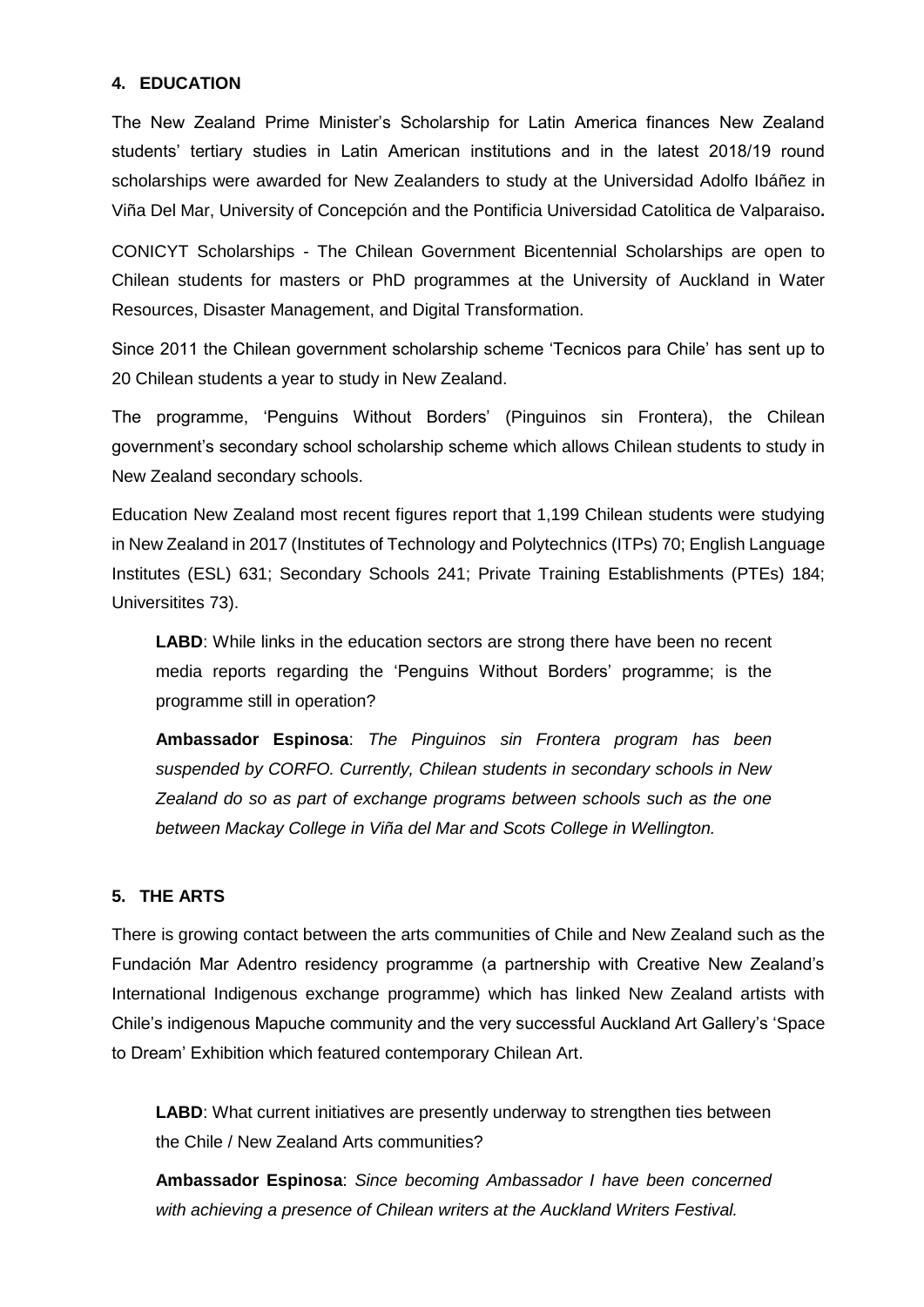*This is an important market because it is a very cultured audience but one that still knows little about Latin American literature. In 2018 we brought writer Carlos Franz and this year Carla Guelfenbein, both famous Chilean writers. I hope this is repeated year after year, and we are already working to bring another writer next year.*

**LABD**: You are well-known as an art aficionado and collector in Chile; what are your impressions of New Zealand contemporary art and how does it compare to the Chile's?

**Ambassador Espinosa**: *I consider myself an art lover and visit exhibitions and galleries regularly. It would be pretentious of me to accept that I am a well-known collector in Chile as I just have a small personal art collection of works that my friends and family know.*

*I enjoy visiting the city galleries, particularly in Wellington and I really liked Frances Hodgkins' work at the Auckland Gallery, the portraits of Maori leaders of Charles Goldie and the abstract works of optical art by Gordon Walters. Personally, I have acquired here some landscape watercolors that remind me a lot of southern Chile. I have also formed a small collection of engravings by Stanley Palmer, crystals by Emma Camden and ceramics by John Parker and Rick Rudd. I think New Zealand is very advanced in the art of ceramics and glass compared to Chile.*

#### **6. LATAM AIRLINES**

LATAM Airlines has a long and successful association with New Zealand and is the largest operator in New Zealand / Latin American aviation.

LAN Chile (as LATAM was then named) pioneered air services from Latin America to Oceania in 1974 when a Boeing 707 flown by Captain Jorge Jarpa Reyes made the world's first transpolar non-stop flight between Chile and Australia.

Services from Santiago to New Zealand started in the 1980s and following the cessation of Aerolineas Argentinas services in 2012 until the inauguration of an Air New Zealand service to Buenos Aires in December 2015 LATAM provided the only direct air connection to Latin America from New Zealand.

LATAM also provides the only air service for New Zealand business people and tourists to the Malvinas/Falklands Islands (except for flights from the United Kingdom) with its weekly Airbus A320 Punta Arenas/Port Stanley service with connection to Santiago.

In 2018 LATAM Brazil announced a once weekly service from Sao Paulo with a stop in Cordoba, Argentina to the Islands. Also, the LATAM.com site shows a route to the Islands from Rio Gallegos although neither flight is bookable online which may be due to the flights being fullybooked months in advance or that the flights have not yet commenced.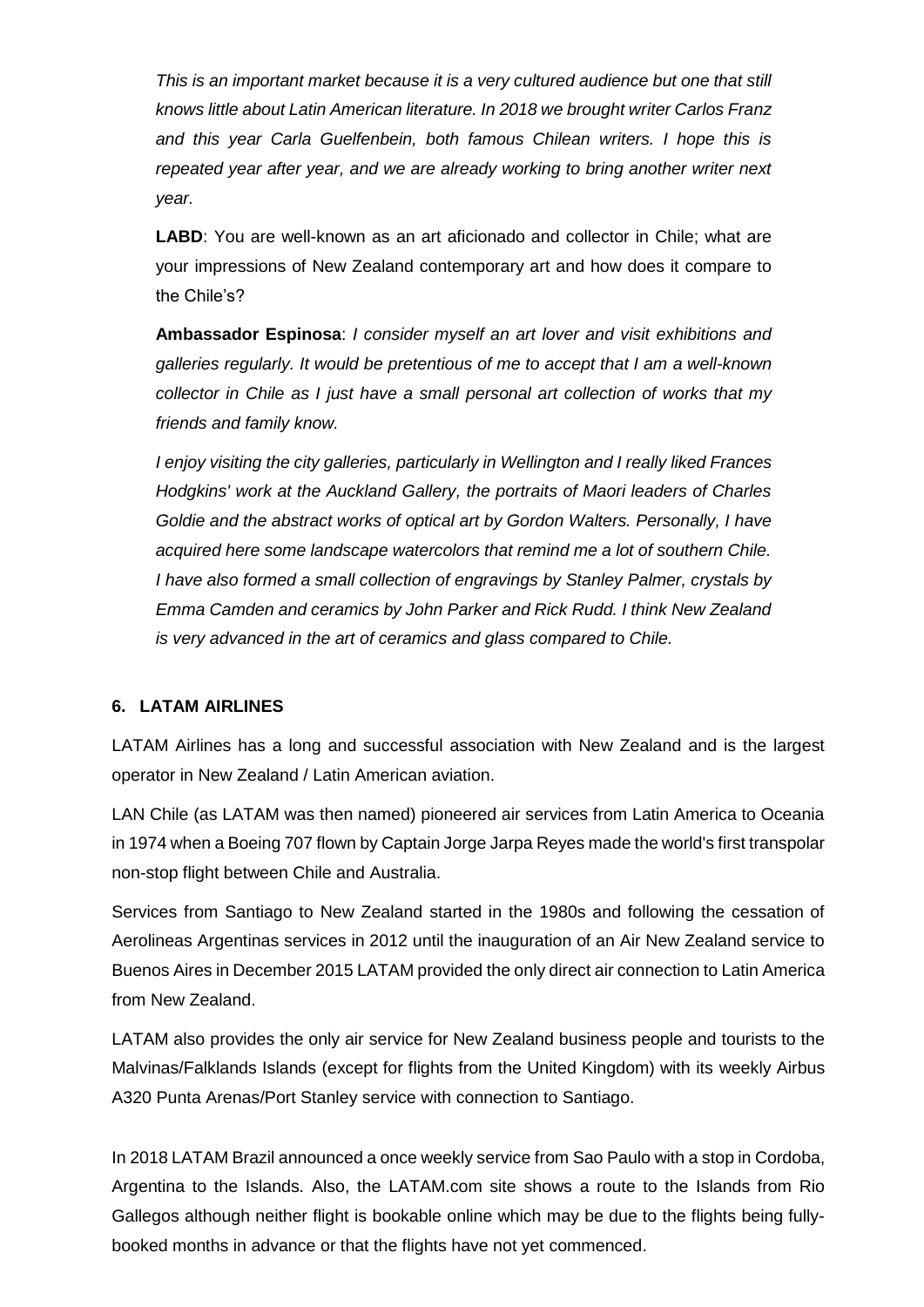**LABD**: Are you aware of any other scheduled LATAM flights to the Islands other than from Punta Arenas?

**Ambassador Espinosa**: *With regards to LATAM air services to the Islands I was advised by the airline's head office as follows;*

*"LATAM Airlines Group confirms that from 6 November 2019, its Brazilian affiliate (LATAM Airlines Brazil) will operate a weekly flight between São Paulo/Guarulhos and Mount Pleasant with a monthly stop in Córdoba (Argentina) in both directions. More details including the itinerary and the start of ticket sales will be communicated in the coming weeks.*

*LATAM Airlines Brazil was chosen to operate the service in December 2018 following a tender process agreed between the United Kingdom and Argentinean governments to introduce a new international air link to Mount Pleasant.*

*Since 1999, LATAM Airlines Group has operated a weekly flight between Punta Arenas (Chile) and Mount Pleasant, with monthly stop in Río Gallegos (Argentina) as part of a decree signed by the governments of Argentina and the United Kingdom. Any change to said flight and/or additional air services is subject to the agreement of both governments. 5 July 2019".*

## **7. VENEZUELA**

A severe economic and political crisis in Venezuela has resulted in over four million refugees fleeing their nation and dispersing throughout Latin America.

Chile has received close to 300,000 Venezuelan refugees and is a member of the Lima Group (Argentina, Brazil, Canada, Chile, Colombia, Costa Rica, Guatemala, Guyana, Honduras, Mexico, Panama, Paraguay, Peru and Saint Lucia) which was formed in August 2017 to explore ways to contribute to the restoration of democracy in Venezuela through a peaceful and negotiated solution.

Chilean Foreign Minister Teodoro Ribera has announced Venezuelans can apply for a 'Democratic Responsibility Visa' at any Chilean consulate in the world which will allow them to stay in Chile for a year with a further 12 month extension if required.

Chile (along with 54 countries including the United States) has recognised Juan Guaidó, the president of the Venezuelan National Assembly as Interim President of Venezuela on the grounds the presidential election in May 2018 ('won' by Nicolás Maduro) was not democratic as leading opposition figures were banned from seeking office.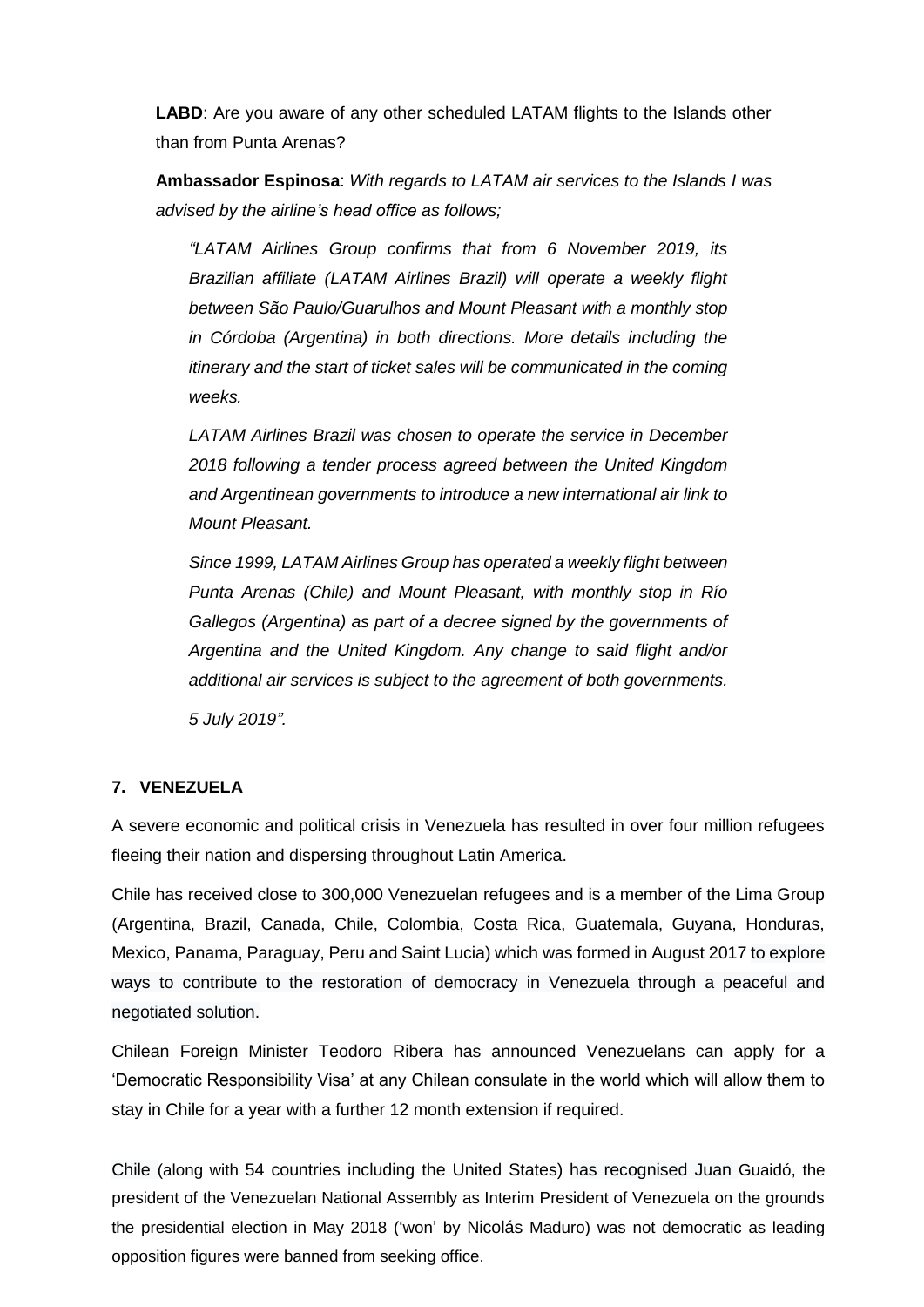New Zealand has remained neutral in the recognition of Guaidó but is an active supporter of the Lima Group and has provided humanitarian aid to Venezuelan refugees on the Brazilian and Colombian borders.

The United States has imposed severe sanctions on the Venezuelan oil trade and banking as well as officials of the Maduro regime and has stated military intervention is an option to alleviate the dire conditions of the Venezuelan people.

Former Chilean President Michelle Bachelet who is now United Nations High Commissioner for Human Rights visited Venezuela in mid-June to review the country's ongoing economic and political crisis and called for the release of political prisoners.

While Ms. Bachelet has accused Venezuelan security forces, backed by pro-government militias, of quashing peaceful protests with excessive use of force, killings and torture she has also been critical of US sanctions on trade saying they will have negative repercussions for the general population in a country where 96 percent of the budget is based on oil.

**LABD**: While Chile is a member of the Lima Group which seeks to resolve the crisis in Venezuela through peaceful and negotiated means is there a situation in which Chile would support military intervention as the only viable means of dislodging the Maduro Government and if not, given the recent Oslo talks between the parties ended without agreement, what other measures are practical?

**Ambassador Espinosa**: *Chile continues to support the solution efforts promoted by the Lima Group. President Piñera has pointed out that the military option is not a good option for this problem because we all know how the interventions begin but never know how they will end, but there is a huge amount of other mechanisms that must be used to help the people from Venezuela to get out of the nightmare they are currently living under the dictatorial regime of Nicolás Maduro.*

**LABD**: Have there been any positive outcomes from Michelle Bachelet's visit to Venezuela?

**Ambassador Espinosa**: *Undoubtedly, the report of the United Nations High Commissioner for Human Rights is lapidary in denouncing the violations of human*  rights perpetrated by the Maduro regime, which has served to create universal *awareness and clear up any doubts about what is happening in Venezuela. In addition, the report leaves no room for some countries to continue supporting the illegitimate Maduro regime.*

*The Lima Group has decided to bring this background to the attention of the International Criminal Court and that its report be read before the United Nations Security Council, which should be considered as one of the positive results of its visit.*